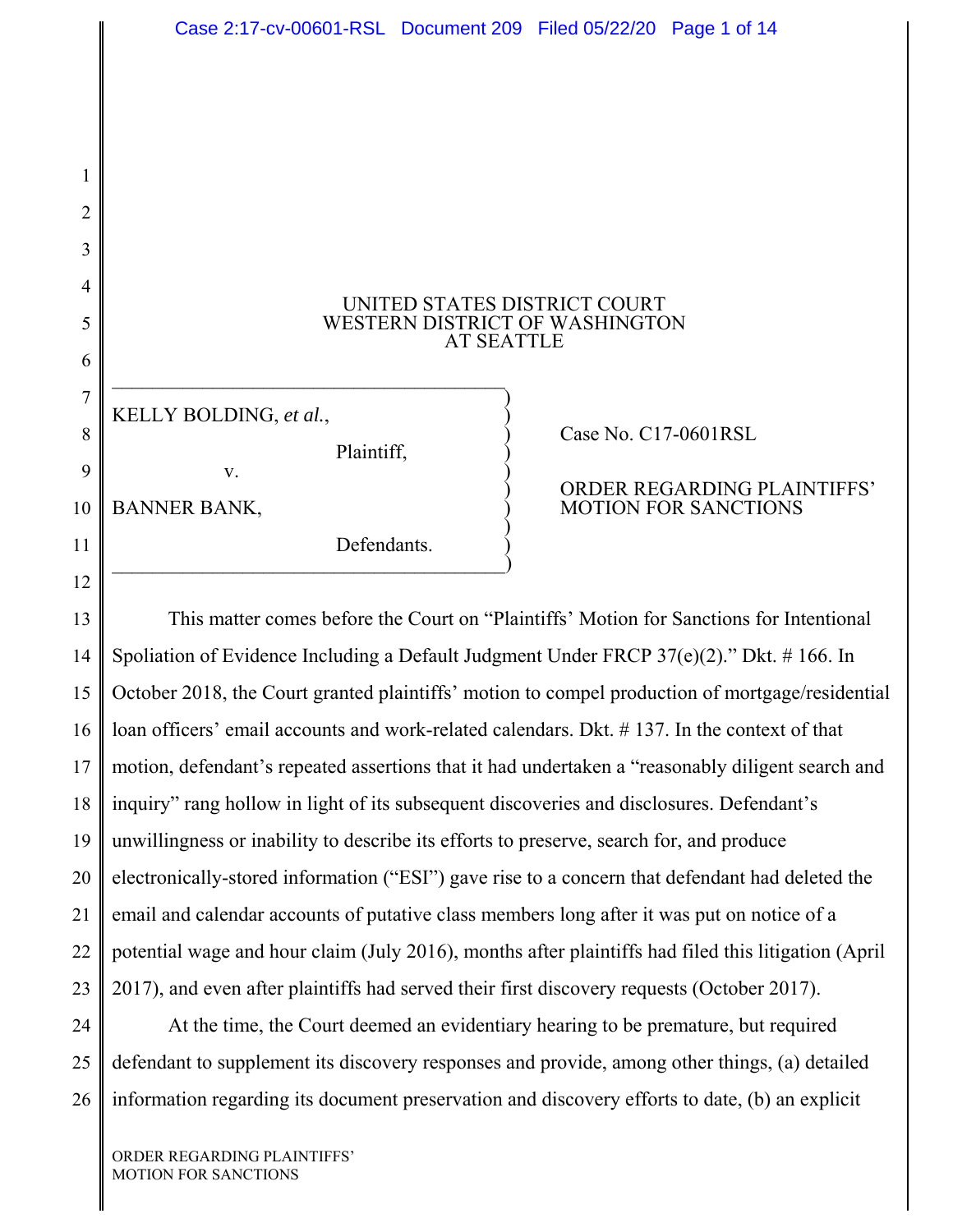1 2 3 4 5 6 7 8 9 10 11 12 statement regarding when each class member's calendar and email account was destroyed or otherwise rendered inaccessible, and (c) information regarding any other types of documents or electronic files that could substitute for missing calendars and email accounts for purposes of this litigation. As part of its First Supplemental Responses, defendant provided a spreadsheet entitled "ESI Preservation Chart" identifying for each class member the searches performed, the data located and produced, and the responsive data that had been deleted. Dkt. # 167 at 10-48. Plaintiffs, after deposing defendant's chosen representatives under Rule 30(b)(6), added two columns to defendant's chart to indicate (1) what evidence would have been preserved had defendant stopped destroying electronically stored information when this case was filed and (2) whether any records remained for a given class member. Dkt. # 167 at 61-85. This spoliation motion followed. Having reviewed the memoranda, declarations, and exhibits submitted by the parties and having heard the arguments of counsel, the Court finds as follows:

13

## **BACKGROUND**

14 15 16 17 18 19 20 21 In July 2016, plaintiff's counsel, representing individual Banner Bank employees in a separate sex discrimination/retaliation suit, submitted a mediation memorandum in which he asserted that there was a "pattern and practice at the Bank of failing to pay overtime to loan officers." Dkt. # 180-1 at 48. Relying on discovery taken in that litigation, counsel described in detail a situation in which a supervisor informed a mortgage/residential loan officer ("MLO") that she would need to work more than 40 hours per week to be successful in the position and then berated her when she reported such hours on her timesheet. Dkt. # 180-1 at 49. Counsel threatened to amend the complaint to include overtime wage claims:

22 23 24 25 26 Discovery has been conducted on this matter. Evidence is clear that Defendant was not properly allowing employees to record overtime that they worked, and was improperly calculating employee regular hourly rates which led to improper calculations of time-and-a-half rates by failing to add compensation from commissions to determine the proper overtime rate. The law places a responsibility on Defendant to keep proper records regarding overtime, and to properly calculate overtime using commissions to determine employee's overtime rate. Defendant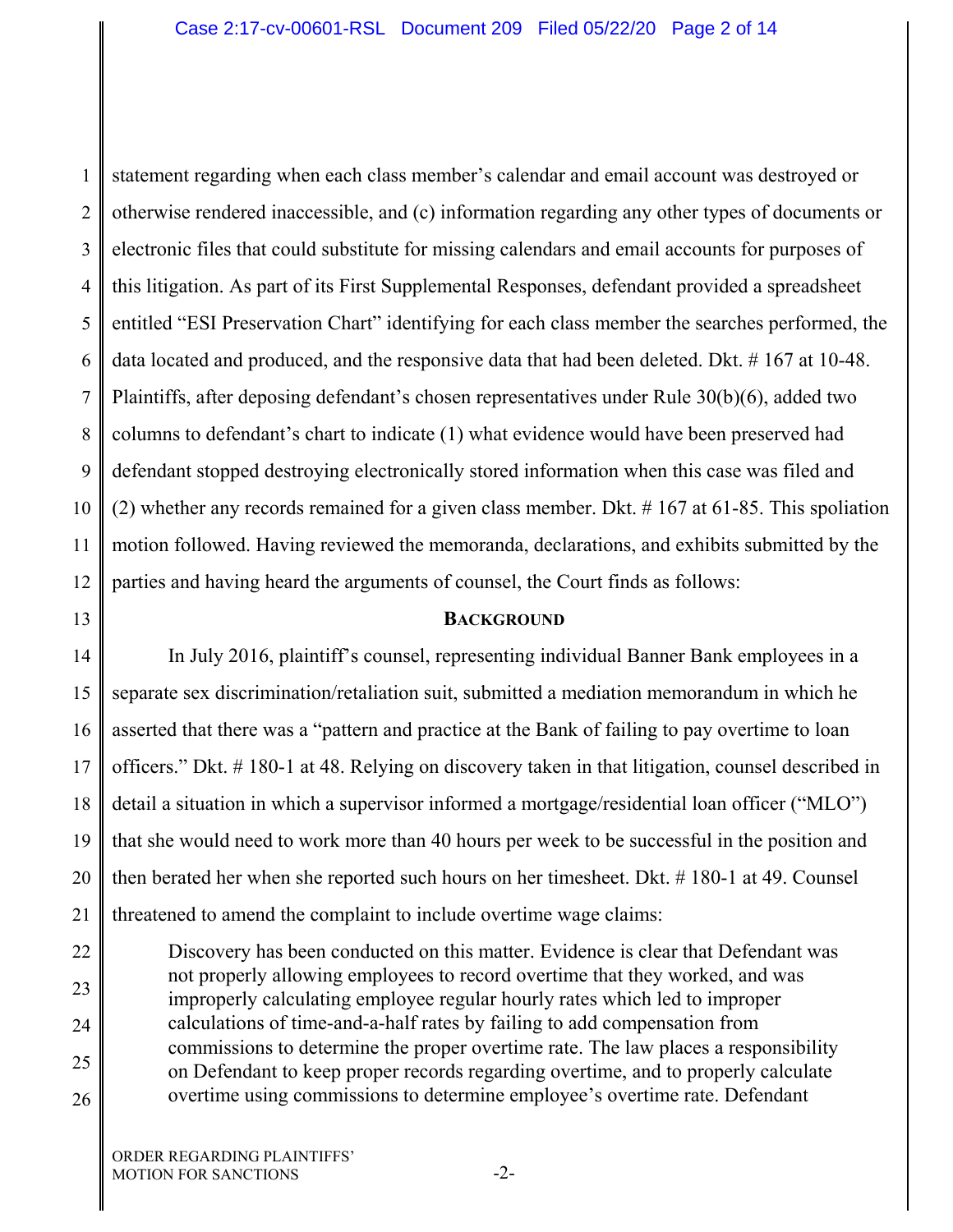failed to do this.

1

2

3

4

5

6

7

8

9

10

11

12

13

14

15

16

17

18

19

20

Dkt. # 180-1 at 50-51. Counsel then provided detailed estimates regarding defendant's damage exposure for wages owed two employees, ranging from \$48,089.60 - \$96,179.20 for Wendy Anderson and \$262,501.20 - \$525,002.40 for Beth Thompson: counsel pointed out that those amounts would be doubled if the failure to pay wages were found to be willful. Dkt. # 180-1 at 51. Banner Bank agreed to settle the case in September 2016, and the complaint was never amended to add the overtime wage claim.

The individual plaintiffs in the sex discrimination/retaliation case had been employed by AmericanWest Bank ("AWB") before its October 2015 acquisition by Banner Bank. Prior to the acquisition, AWB kept ten years' worth of employee emails and calendars on two separate systems, one called Postini and the other called Symantec. It also stored 90 days' worth of emails and calendars in backup tapes. Dkt. # 177 at 9. In January/February 2016, defendant deleted ESI stored in the Symantec system regarding any AWB employee who did not join Banner Bank: it transferred the remaining information to its servers. Defendant terminated AWB's other records system, Postini, in September/October 2016, shortly after the sex discrimination/retaliation lawsuit settled.<sup>1</sup> A few months later defendant deleted AWB's backup tapes. Thus, as of January 2017, the only AWB information still in existence was ten years' worth of emails for AWB employees who had joined Banner Bank following the acquisition. In March 2017, defendant applied its own document retention policy<sup>2</sup> to the ESI migrated from

<sup>21</sup> 22 23 24 <sup>1</sup> Defendant asserts in its opposition memorandum that "ESI migrated to Banner's servers . . . largely duplicated ESI contained in Postini date[d] from early 2014, forward." Dkt. # 117 at 10. To the extent this statement is intended to convey the impression that possession of the migrated information made continued retention of Postini redundant, it is misleading. The information migrated from Symantec (ESI regarding current Banner MLOs) was also found in the Postini system, but Postini contained ESI on all AWB MLOs, not just those who continued to work for Banner after the acquisition.

<sup>25</sup> 26  $2$  In May 2012, defendant adopted a retention policy requiring the deletion of emails from employee accounts one year from the date the email was sent and the deletion of Outlook calendars that were more than three years old. The policy was implemented in February 2013. Dkt. # 182-1 at 22.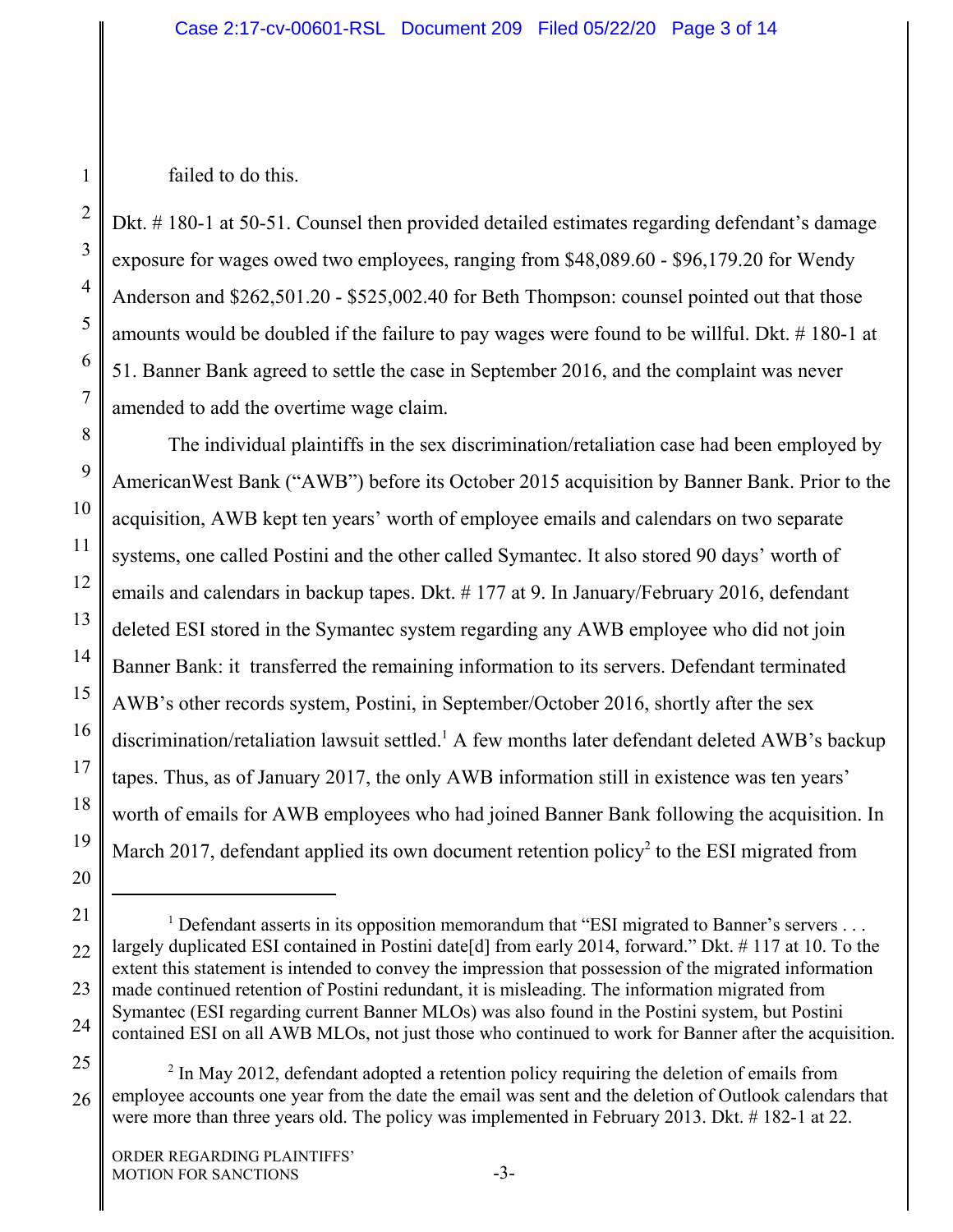1 2 3 AWB, deleting all but one year's worth of emails and three years' worth of calendars (with the exception of individuals who were involved in the sex discrimination/retaliation case, such as Ms. Bolding).

4 5 6 This lawsuit was filed in April 2017. Plaintiffs alleged that AWB and Banner failed to pay overtime to their MLOs, asserting a federal class claim on behalf of all MLOs and state class claims on behalf of MLOs in Washington, Oregon, California, Utah, and Idaho.

7 8 9 10 11 12 13 14 In May 2017, defendant sent a letter to thirty-three employees directing them to search for and save, among other things, emails and other ESI relating or referring to the work schedules and hours of all current and former MLOs. The recipients were instructed to preserve any electronic or magnetic tape backups and any server information that contained potentially relevant information. The recipients of the letter were assured that "Banner Bank has already taken steps to preserve all emails and HR records" and were cautioned that "[y]ou should not make a decision to destroy, otherwise dispose of, or alter a potentially relevant document on your own." Dkt. # 167 at 168 and 170. The letter was not sent to the MLOs themselves.

15 16 17 18 19 20 21 22 23 24 Defendant's key information technology staff received the letter as an attachment to an email on May 12, 2017. Karl Peterson, Banner's Senior Vice President, Information Security Office Director, states that the email also included a spreadsheet attachment listing all MLOs employed by Banner from 2013 onwards. Dkt. # 181 at ¶ 8. The email and employee list have not been provided for the Court's review, but they apparently put Peterson on notice that he was to preserve all data from the personal drives and email accounts for the 75 listed employees and should capture and preserve that same information going forward. A similar spreadsheet and email was sent a few days later regarding AWB MLOs who had not joined Banner following the acquisition.<sup>3</sup> Instead of altering or disabling defendant's document retention system (whereby

25

26

<sup>&</sup>lt;sup>3</sup> As described above, all ESI for this group, with the possible exception of individuals who has been involved in the earlier sex discrimination/retaliation lawsuit, had already been destroyed.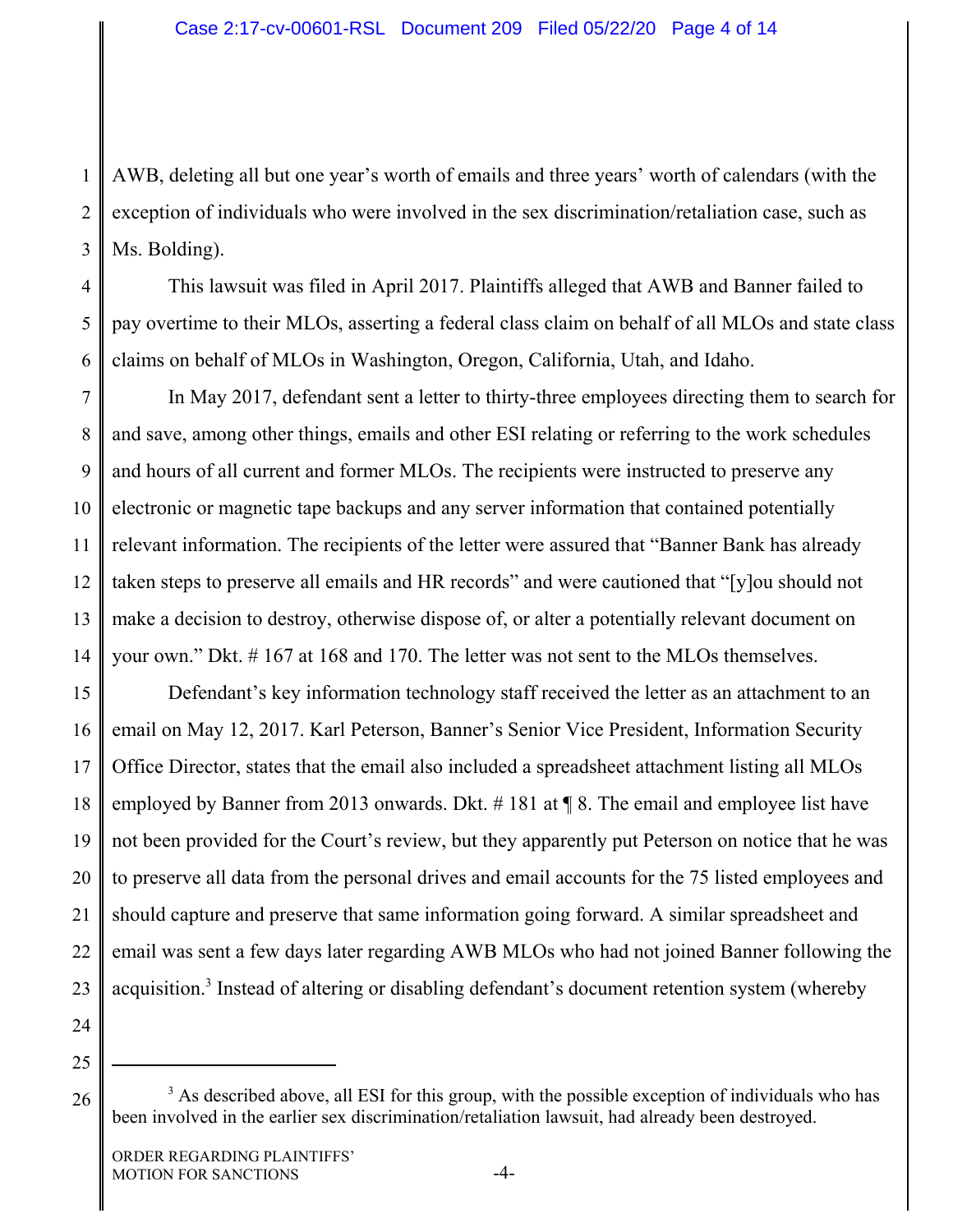1 2 emails were destroyed after one year and calendars were destroyed after three years),<sup>4</sup> Peterson took the following steps:

3 4 5 6 ! He attempted to add the 75 current MLOs identified by counsel to a "journaling" system that would capture and preserve personal drives and emails going forward. He "inadvertently (and unintentionally)" excluded eleven MLOs from the journaling effort. Dkt. # 181 at ¶ 13.

7 8 9 10 11 12 ! He attempted to restore and preserve past email and calendar data for all current MLOs from the backup tape created in May 2017, capturing emails back to May 2016 and calendars back to May 2014. He failed to include the same eleven MLOs mentioned above in this effort. He also failed to restore or preserve emails and calendars stored on backup tapes created from July 2015 through April 2017 which, at that time, were still in existence. Dkt. # 167 at 56-59; Dkt. # 177 at 13.

13 14 ! At some point, Peterson realized that he had excluded eleven MLOs from his preservation efforts and took undefined steps to capture, restore, and preserve their ESI.

15 16 17 18 19 20 ! Peterson continued to add MLOs to the "journaling" system over some undisclosed period, eventually capturing at least some ESI as it was created for approximately 90% of the class members who were employed by Banner on or after the date it was served with the summons and complaint in this action (April 21, 2017). He was also able to restore and preserve at least some historic ESI for approximately 95% of the class members employed by Banner after April 21, 2017.

21 22 23 Five days after Peterson utilized the May 2017 backup tape to preserve current MLO emails dating back one year and calendars dating back three years, defendant instructed its third party vendor, Iron Mountain, to destroy the monthly backup tapes created in July 2015 through

24

<sup>25</sup> 26 <sup>4</sup> Peterson apparently determined that storing ESI for any period longer than that authorized by Banner's retention policy posed an unacceptable risk of a customer data security breach. Dkt. # 181 at ¶ 11.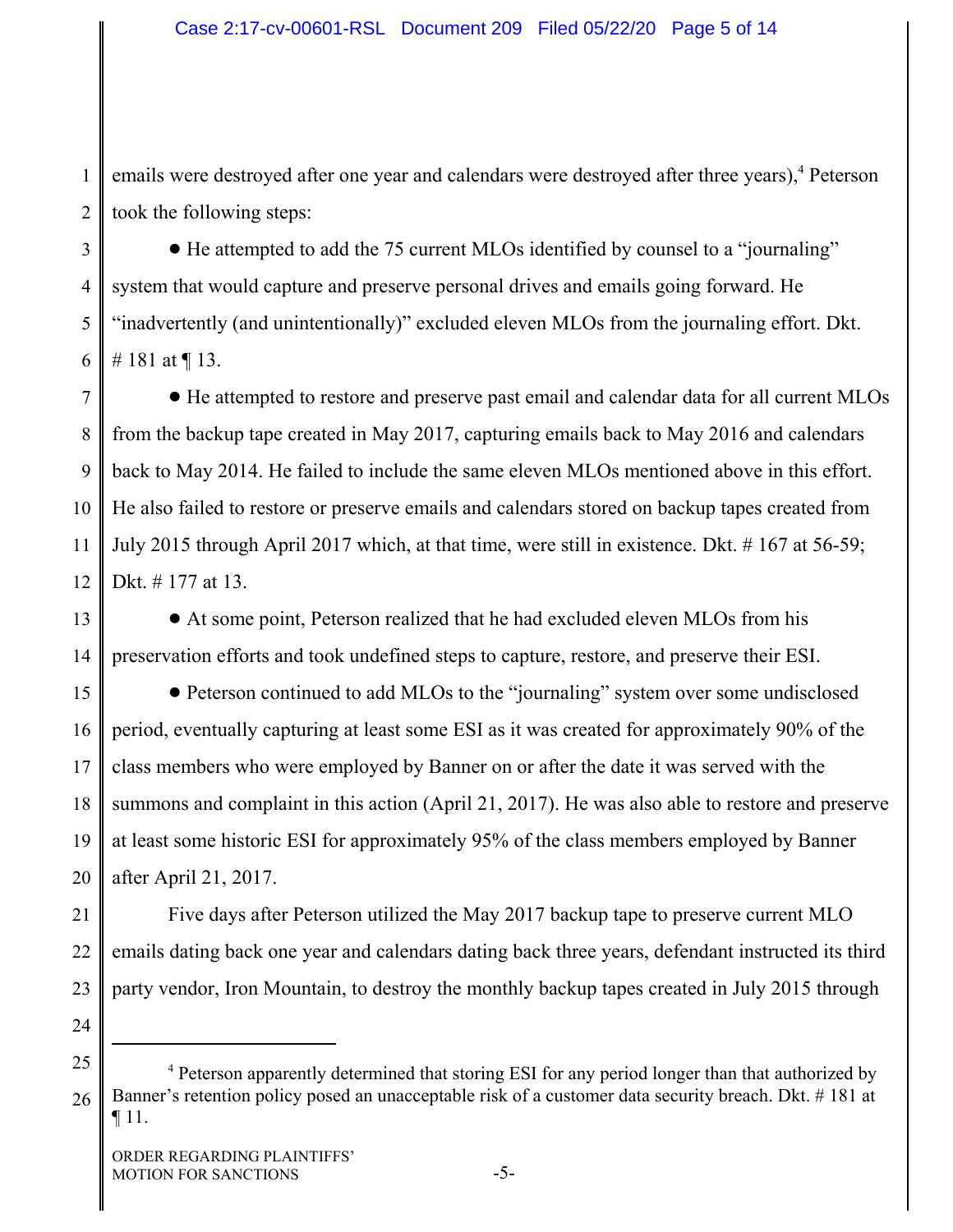1 2 3 4 5 6 7 8 9 10 February 2016. Dkt. # 167 at 56-57 and 139-41. Defendant had to pay a fee for this service, and the last time it had directed Iron Mountain to destroy tapes was in November 2016. Dkt. # 167 at 139. The eight tapes that were destroyed pursuant to the June 2017 directive each contained one year's worth of emails and three years' worth of calendars, so the data that was irretrievably lost included emails from July 2014 through February 2015 and calendars from July 2012 through February 2013. *Id.* at 117-18.<sup>5</sup> In August 2017 a similar instruction was sent to Iron Mountain resulting in the loss of emails from March 2015 through May 2015 and calendars from March 2013 through May 2013. Dkt. # 167 at 57. A January 2018 directive to destroy backup tapes resulted in the irretrievable loss of emails from June 2015 through September 2016 and calendars from June 2013 through September 2014.

11 12 13 14 15 16 17 18 19 20 21 22 It is unclear how, when, or why the June 2017 and August 2017 decisions to destroy backup tapes were made. The January 2018 decision, however, is reflected in a brief email exchange between Peterson and Michael Currie, Banner's Senior Vice President, Technology Infrastructure Manager. On December 13, 2017, Currie sent an email notifying Peterson that defendant had approximately 18 months of tapes and wanted to know if they could "start destroying backup tapes with email on them again?" Dkt.# 181-1 at 5. Peterson responded three weeks later, stating that "[s]ince we created a copy of everyone [sic] mailbox from May of last year for the bolding [sic] case," he was comfortable with destroying the tapes. *Id.* During the Rule 30(b)(6) deposition, Peterson stated that "at no time had [he] ever been told to stop deleting tapes by legal counsel." Dkt. # 167 at 159. In his declaration, he states that he "did not consult with Banner's in-house or outside counsel before resuming backup tape destruction in January 2018." Dkt. # 181 at ¶ 17. At some point, Peterson realized his mistake and suspended the

23

<sup>24</sup> 25 26  $<sup>5</sup>$  Defendant's Rule 30(b)(6) designee accurately testified that the destruction included emails and</sup> calendars through February 2016 (the date of the most recent tape destroyed), but the later information was not necessarily made unavailable by the June 2017 directive. Giving defendant the benefit of the doubt, the more recent emails and calendars would have been backed up on subsequent tapes, such as

the one made in March 2016.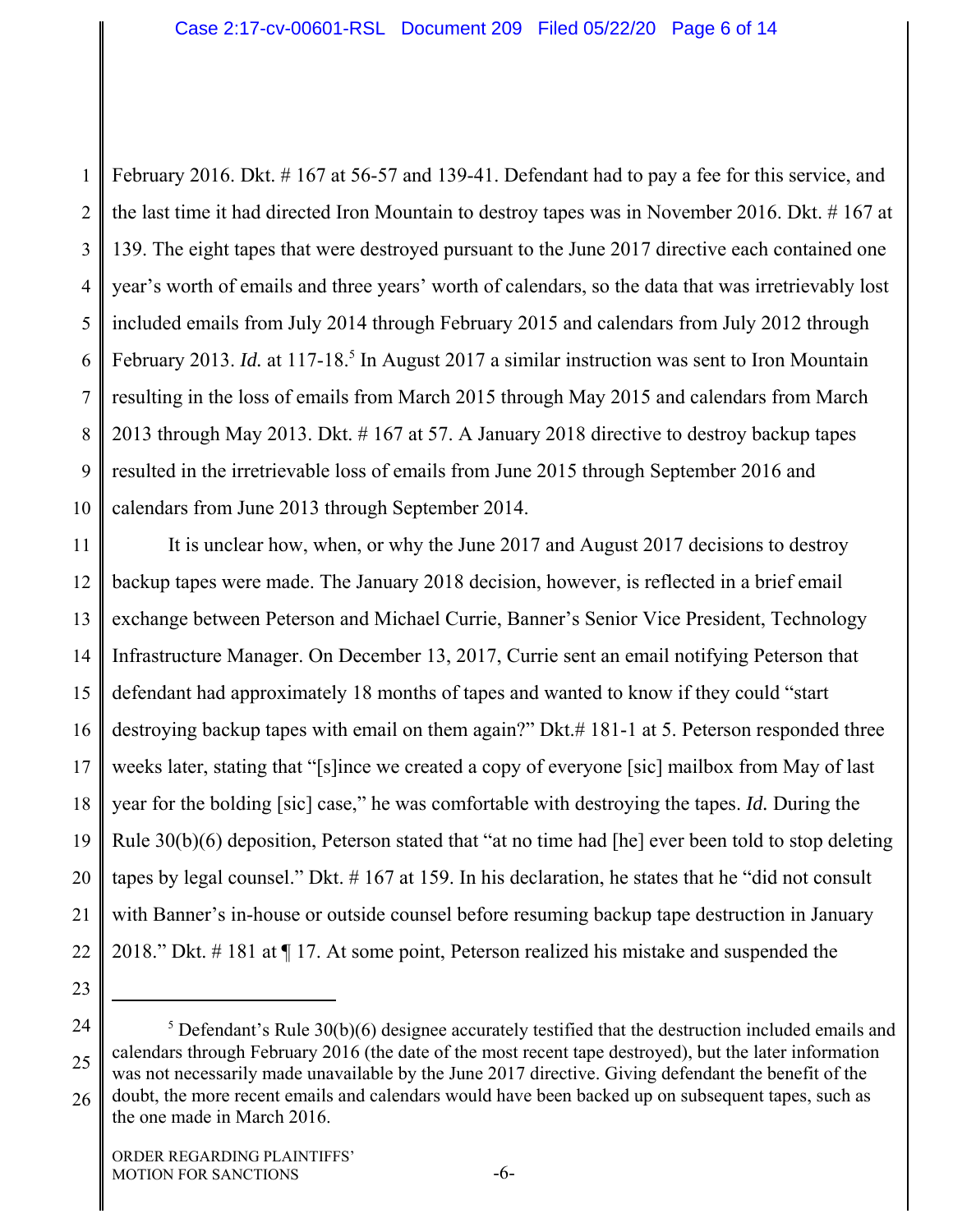1 2 3 4 5 6 backup tape destruction program in March 2018. The nature of the acknowledged "mistake" is unclear. During the Rule 30(b)(6) deposition, Peterson suggested that he halted tape destruction when legal counsel informed him that tapes were not to be destroyed pursuant to the litigation hold letter he had received in May 2017. Dkt. #167 at 159. In his declaration, Peterson says his mistake was believing that the information on the backup tapes was duplicative of the ESI he had preserved in response to the litigation hold letter. Dkt.  $\#$  181 at  $\P$  18.

# **DISCUSSION**

### 8 **A. Spoliation**

7

18

19

20

21

22

23

24

25

26

9 10 11 12 13 14 15 16 17 Under its inherent power to control litigation, a district court may levy sanctions, including dismissal of the action, for spoliation of evidence. *Leon v. IDX Sys. Corp.*, 464 F.3d 951, 958 (9th Cir. 2006) (citing *Anheuser–Busch, Inc. v. Natural Beverage Distribs.*, 69 F.3d 337, 348 (9th Cir. 1995)). However, sanctions may issue only when a party had some notice that the evidence was potentially relevant. *See Leon*, 464 F.3d at 959; *United States v. Kitsap Physicians Serv.*, 314 F.3d 995, 1001 (9th Cir. 2002); *see also Akiona v. United States*, 938 F.2d 158, 161 (9th Cir. 1991). A party does not engage in spoliation when, without notice of the evidence's potential relevance, it destroys the evidence according to its policy or in the normal course of its business. *See Kitsap Physicians*, 314 F.3d at 1001-02 (affirming the district court's finding of no spoliation when potentially relevant documents were destroyed in the defendants' normal course of business).

*U.S. v. \$40,955.00 in U.S. Currency*, 554 F.3d 752, 758 (9th Cir. 2009). There is no serious dispute regarding the relevance of the MLO's email accounts and work-related calendars. In response to plaintiffs' claims of unpaid overtime, defendant asserts that MLOs either did not work overtime or were paid for all overtime worked. Because defendant's timekeeping records appear to be formulaic (generally showing a uniform work day with no relationship to the actual hours worked), plaintiffs hoped to use their emails and calendars as evidence that they worked overtime and the number of hours worked. Evidence of when class members were performing work-related tasks is therefore relevant to both liability and damage issues.

Defendant destroyed MLO email accounts and work-related calendars. It argues, however, that its duty to preserve this information arose over time and that it could not have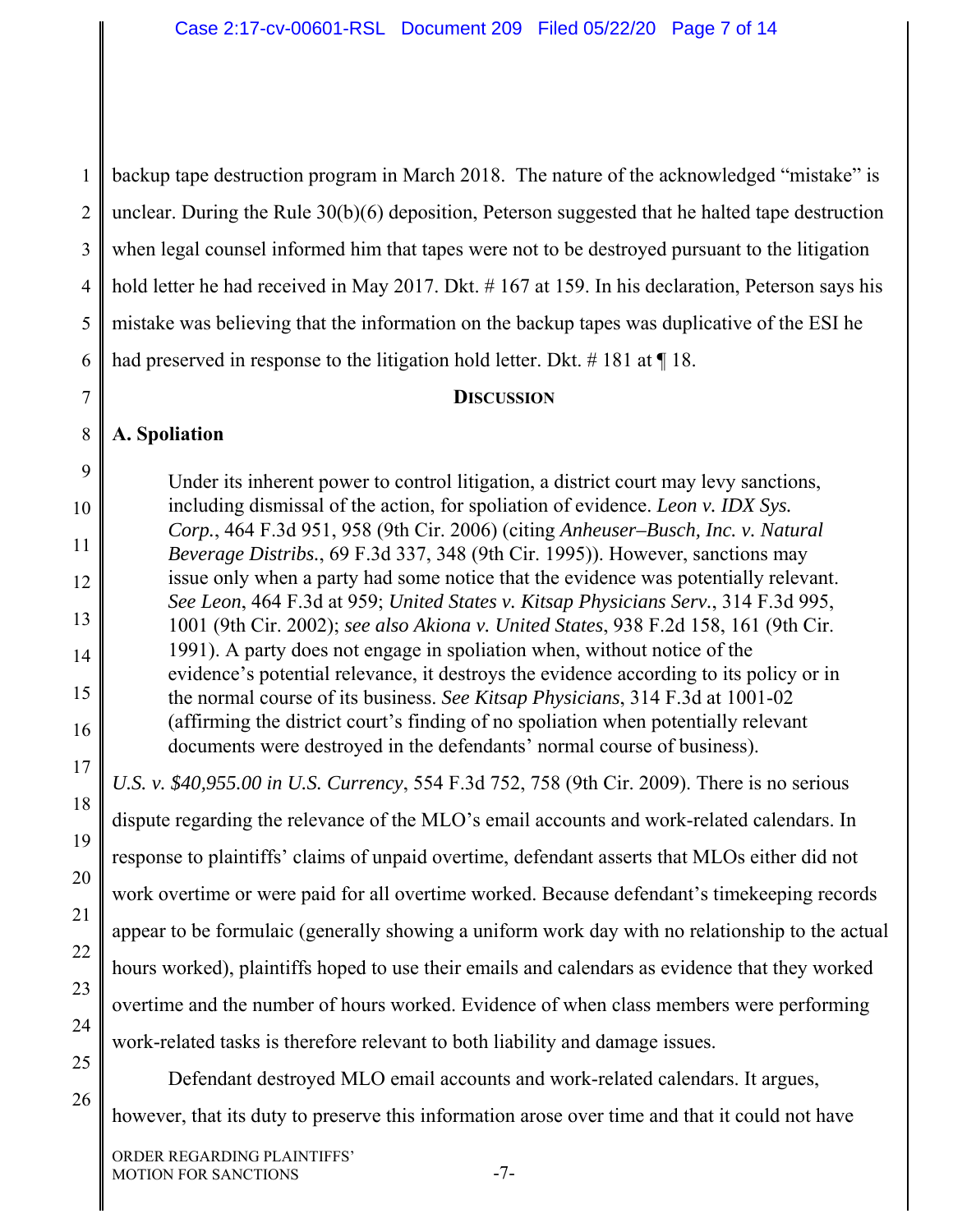1 2 3 4 5 6 7 8 9 10 11 12 13 14 15 16 17 18 19 20 21 22 23 24 25 known of a need to preserve all class members' ESI until May 2018 when the parties met and conferred regarding defendant's discovery responses and plaintiffs explicitly stated that all emails and calendars were critical to their case. Dkt. # 177 at 17-21. This argument is extraordinary. In making it, defendant sweeps under the proverbial rug what it knew, when it knew it, and what it did at each stage of this litigation. Even if, as defendant would have it, the 2015-2016 testimony revealing overtime wage violations and the July 2016 threat of overtime wage litigation put it on notice only that there was a problem in AWB's operations, defendant fails to acknowledge that it destroyed huge swaths of AWB's ESI within months of counsel's threat to assert a claim. Even if, as defendant would have it, the filing of this complaint were not accompanied by an explicit demand that defendant retain all MLO emails and other ESI as evidence of the hours its MLOs worked during the relevant period, it obviously realized the relevance of the information. The litigation hold letter defendant issued in May 2017 directs recipients to preserve all ESI relating or referring to work schedules or hours, and its information technology staff recognized that that meant retaining all work-related emails and calendars. No substantive review was deemed necessary when defendant used the most recent backup tape to preserve all data regarding sixty-four MLOs. Whatever distinction defendant is now making between "emails that reflect time worked" and "all emails," it did not make that distinction at the time. Finally, any residual confusion about what information plaintiffs were seeking in discovery could not have survived receipt of plaintiffs' discovery requests in October 2017. Those requests sought all ESI showing that an MLO sent, received, reviewed, or drafted email from his or her work account and all MLO work-related calendars, including Outlook calendars, from April 17, 2014 onward. Dkt. # 182-1 at 14-17. Defendant's argument that it did not realize that all email accounts and work-related calendars were relevant to plaintiffs' claims until plaintiff made the point (again) during a meet and confer held in May 2018 is simply not supported by the record. More to the point, district courts in the Ninth Circuit generally recognize that the duty to

26

preserve evidence arises when a potential claim is identified which the litigant knows *or*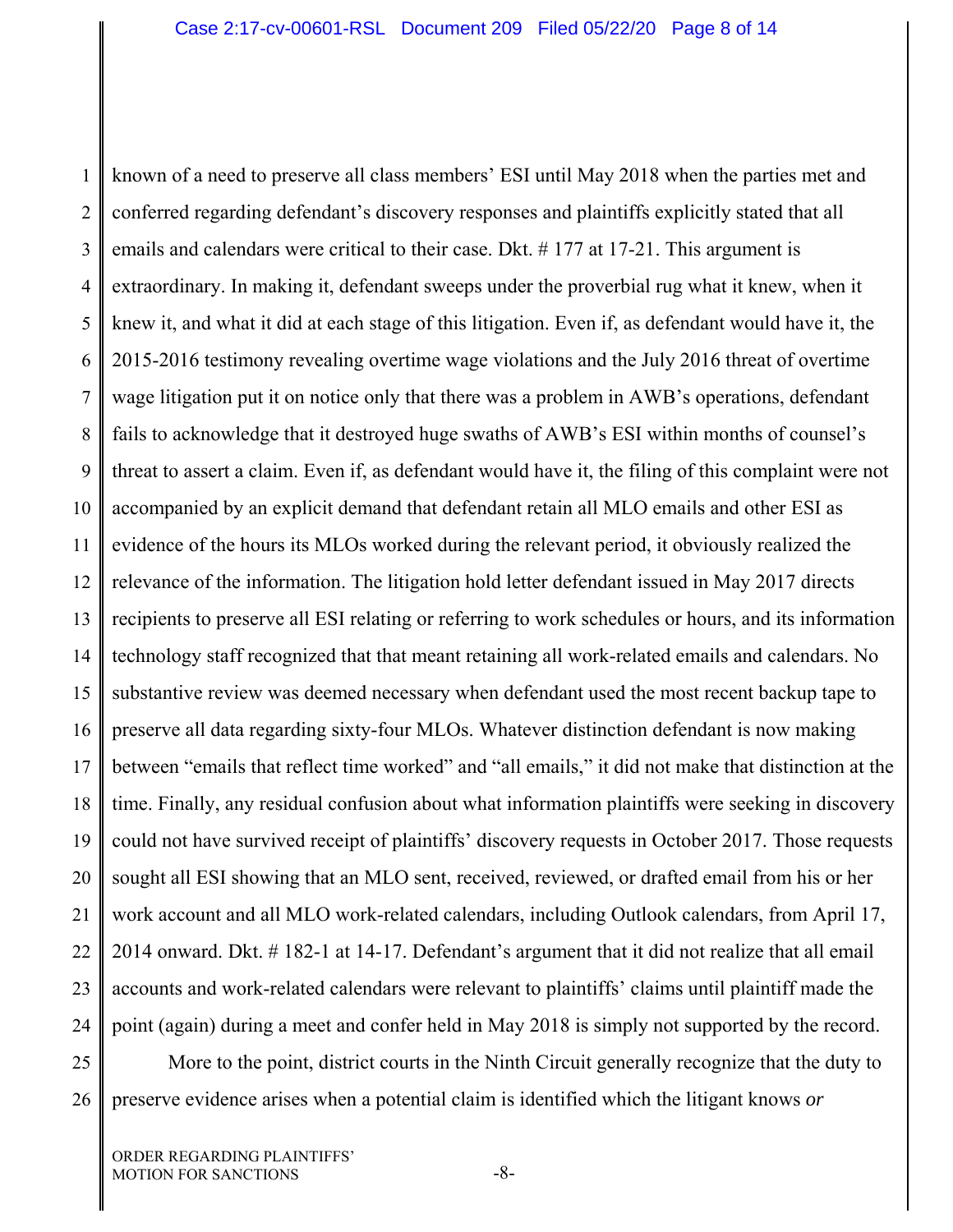1 2 3 4 5 6 7 8 9 *reasonably should know* is relevant to the action. *See Apple Inc. v. Samsung Elecs. Co.*, 888 F. Supp.2d 976, 991 (N.D. Cal. 2012). Given the information it had, the Court finds that, as of July 2016, Banner knew or should have known that evidence showing when AWB MLOs were engaged in work-related activities - such as their emails and calendars - was relevant to the threatened overtime claim and that, as of April 2017, Banner knew that its own practices were similarly accused and knew or should have known that its email and calendaring systems contained relevant information. Defendant's duty to preserve AWB emails and calendars therefore arose no later than July 2016 and its duty to preserve its own data arose no later than April 2017.

10 11 12 13 14 15 16 17 18 19 20 21 22 23 24 25 Banner breached its preservation duties. After learning that employees had accused AWB of not paying overtime and after being threatened with a lawsuit over AWB's practices, defendant intentionally destroyed all ESI related to MLOs who worked for AWB but did not join Banner following the acquisition. It then deleted nine years' worth of emails and seven years' worth of calendars for AWB MLOs who did join Banner (with the exception of a few individuals who were involved in the sex discrimination/retaliation lawsuit). After this class action lawsuit was filed, defendant chose not to halt its document destruction program. Instead, it saved newly-created emails and calendars and preserved historic data contained on its most recent backup tape as to sixty-four MLOs. It then ordered and paid for the destruction of eleven other backup tapes. After receiving formal requests for the production of all emails and workrelated calendars, defendant ordered the destruction of sixteen additional backup tapes. In total, defendant issued three orders to destroy documents, orders that were not on any sort of "normal" or "routine" schedule: defendant had to take affirmative steps and incur additional costs to make the evidence disappear. By these means, defendant ultimately rendered unavailable all emails from July 2014 through September 2016 and all calendars from July 2012 through September 2014.

Based on the foregoing, the Court finds that discoverable ESI existed at the time the duty

<sup>26</sup>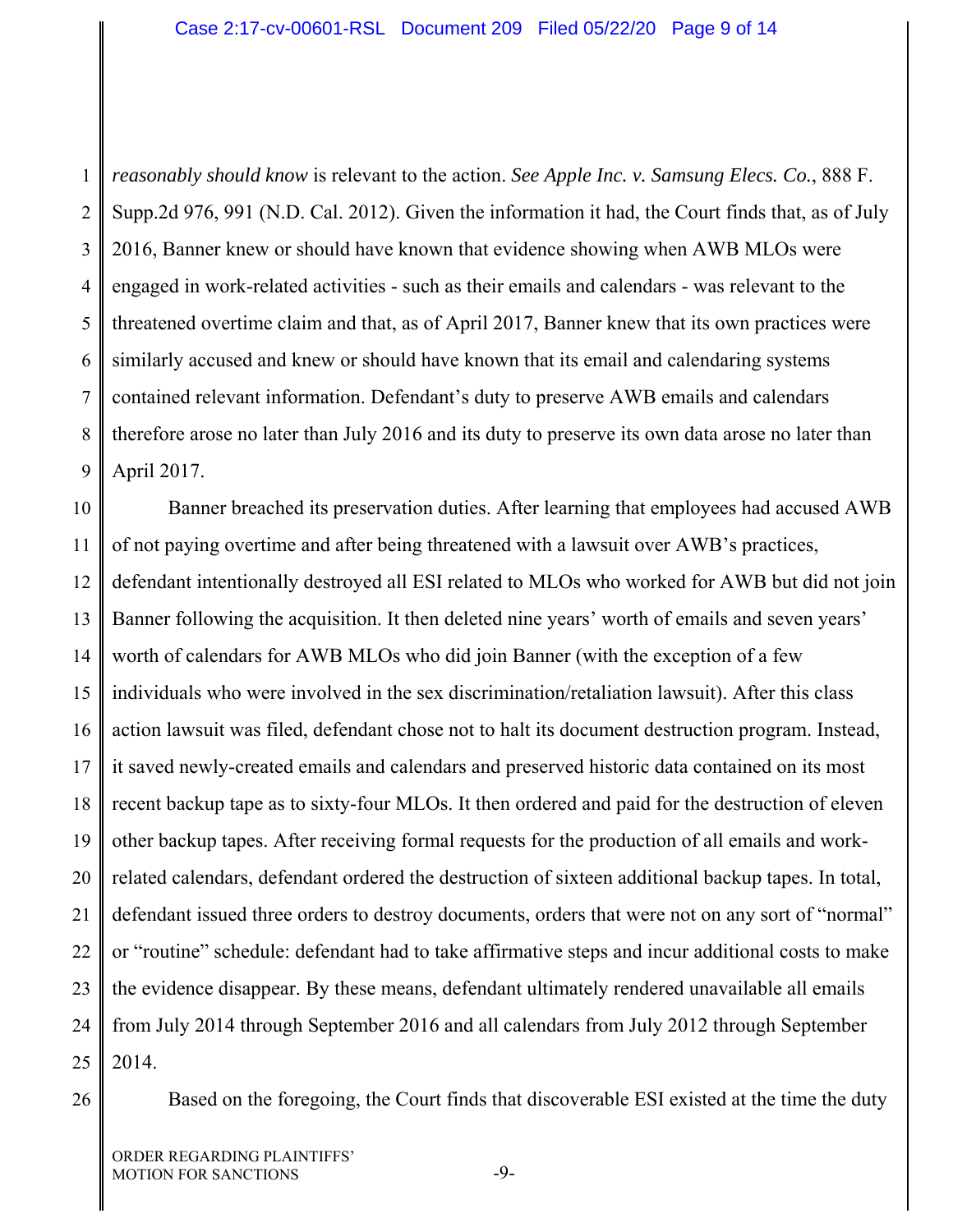1 2 3 4 or duties to preserve the evidence arose, that defendant's efforts to preserve the ESI were deficient, that defendant took affirmative and intentional steps to destroy relevant evidence that it knew or should have known had not been preserved, and that the evidence is now irretrievably lost. Thus, plaintiffs have shown that spoliation occurred.

### 5 **B. Sanctions**

6 7 8 9 10 Plaintiffs seek entry of default against defendant as a sanction for the destruction of the ESI discussed above. In the alternative, plaintiffs request that the Court hold an evidentiary hearing on the issue of sanctions. Defendant opposes both requests and, while arguing that no sanction is merited, asserts that at most the jury should be instructed that "some emails and calendar entries were lost." Dkt. # 177 at 30.

11 12 13 14 15 16 17 18 19 20 21 Dismissal is a viable sanction when "a party has engaged deliberately in deceptive practices that undermine the integrity of judicial proceedings" because "courts have inherent power to dismiss an action when a party has willfully deceived the court and engaged in conduct utterly inconsistent with the orderly administration of justice." *Anheuser–Busch*, 69 F.3d at 348 (internal quotation marks and citations omitted). Dismissal is a harsh sanction, however, and courts in the Ninth Circuit consider the following factors before imposing it: "(1) the public's interest in expeditious resolution of litigation; (2) the court's need to manage its docket; (3) the risk of prejudice to the other party; (4) the public policy favoring the disposition of cases on their merits; and (5) the availability of less drastic sanctions." *Hester v. Vision Airlines, Inc.*, 687 F.3d 1162, 1169 (9th Cir. 2012). In addition, the Court must make a finding of "willfulness, fault, or bad faith" before dismissal is proper. *Anheuser–Busch*, 69 F.3d at 348 (citation omitted).

22

(1) Expeditious Resolution of Litigation

23 24 25 26 The parties recently agreed to continue the case management deadlines in this case, and the Court has established a discovery deadline of November 1, 2020. Although this action was filed more than three years ago, there is still significant discovery contemplated by the parties. If dispositive sanctions are not awarded, the parties will proceed under the current schedule. The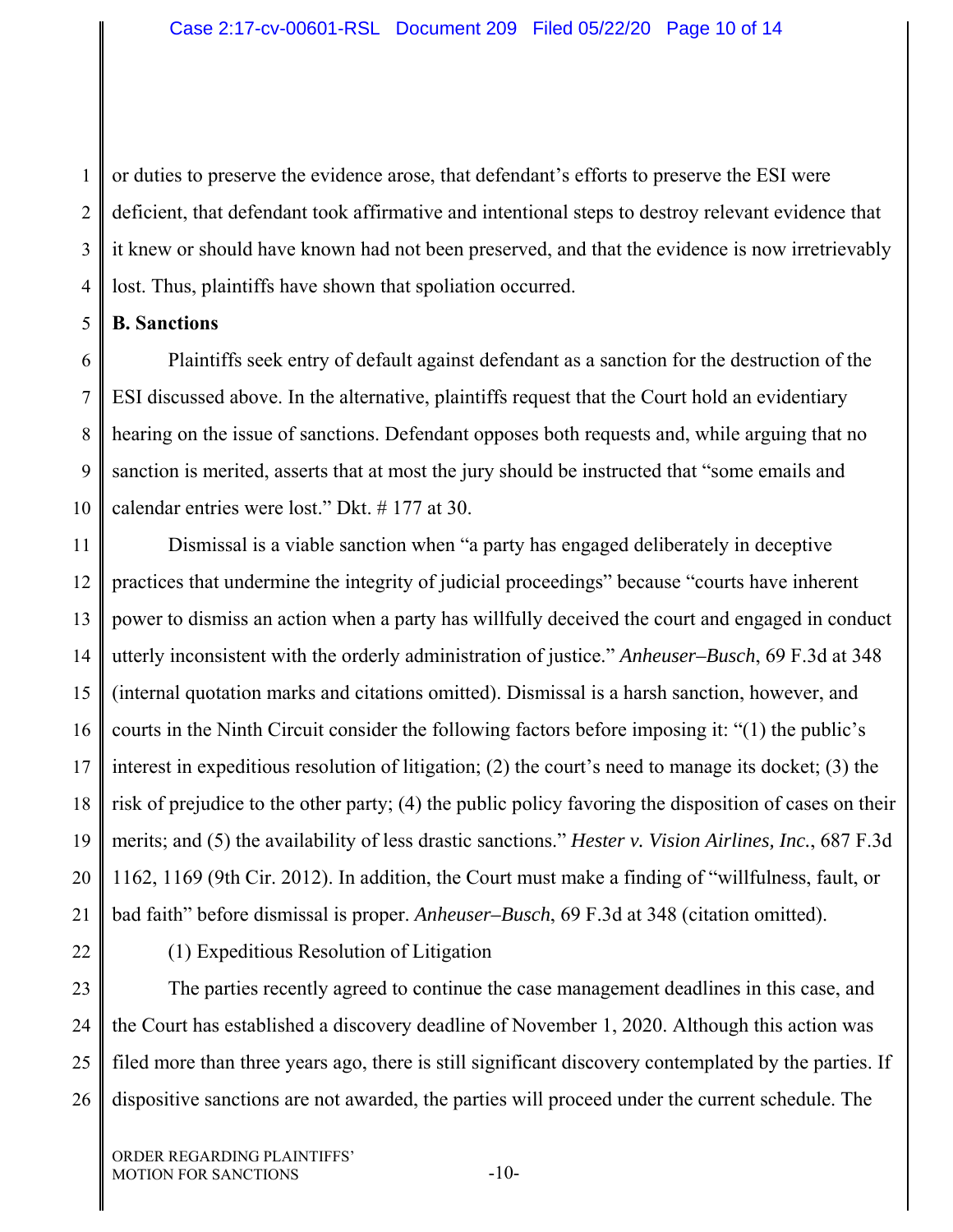1 first factor neither favors nor disfavors a dispositive sanction.

2

(2) Efficient and Effective Docket Management

3 4 5 6 7 8 9 10 11 Due in large part to defendant's tactics during discovery, this case has not proceeded efficiently. Since October 2017, when plaintiff served their initial discovery requests, defendant has attempted to narrow the scope of discovery and has delayed production, forcing plaintiffs to supplement their motion for class certification and to file a motion to compel. Plaintiffs have spent months trying to figure out what ESI defendant had, what happened to it, and when it was destroyed, culminating in this motion for sanctions. Even worse than the non-productive expenses associated with these discovery delays and disputes, defendant's conduct has placed the effective administration of justice in question. The second factor supports entry of dispositive sanctions.

12

(3) Risk of Prejudice to Plaintiffs

13 14 15 16 17 18 19 20 21 22 23 24 25 26 The risk of prejudice to plaintiffs is high. Plaintiffs have the burden of showing both that they worked overtime and the number of overtime hours worked. There are very few formal time records reflecting overtime hours: plaintiffs argue this is because defendant discouraged MLOs from reporting overtime hours. In this situation, the MLOs hoped to use email and calendar account information to inform their estimates of overtime hours worked and to support those estimates. Defendant destroyed many of the email records from the period before this class action was filed. Although there remains a significant trove of calendar records, those records provide only a partial snapshot of an MLO's day: a combination of emails and calendars would provide a far more accurate picture of how much an MLO worked in a given pay period. There is a very real risk that, when a class member testifies regarding the number of overtime hours he or she worked in, for example, March of 2016, defendant will highlight the lack of corroborating evidence - a deficiency it created - and rely on its formal policies prohibiting unpaid overtime to discredit the testimony. The Court finds that the third factor supports entry of dispositive sanctions.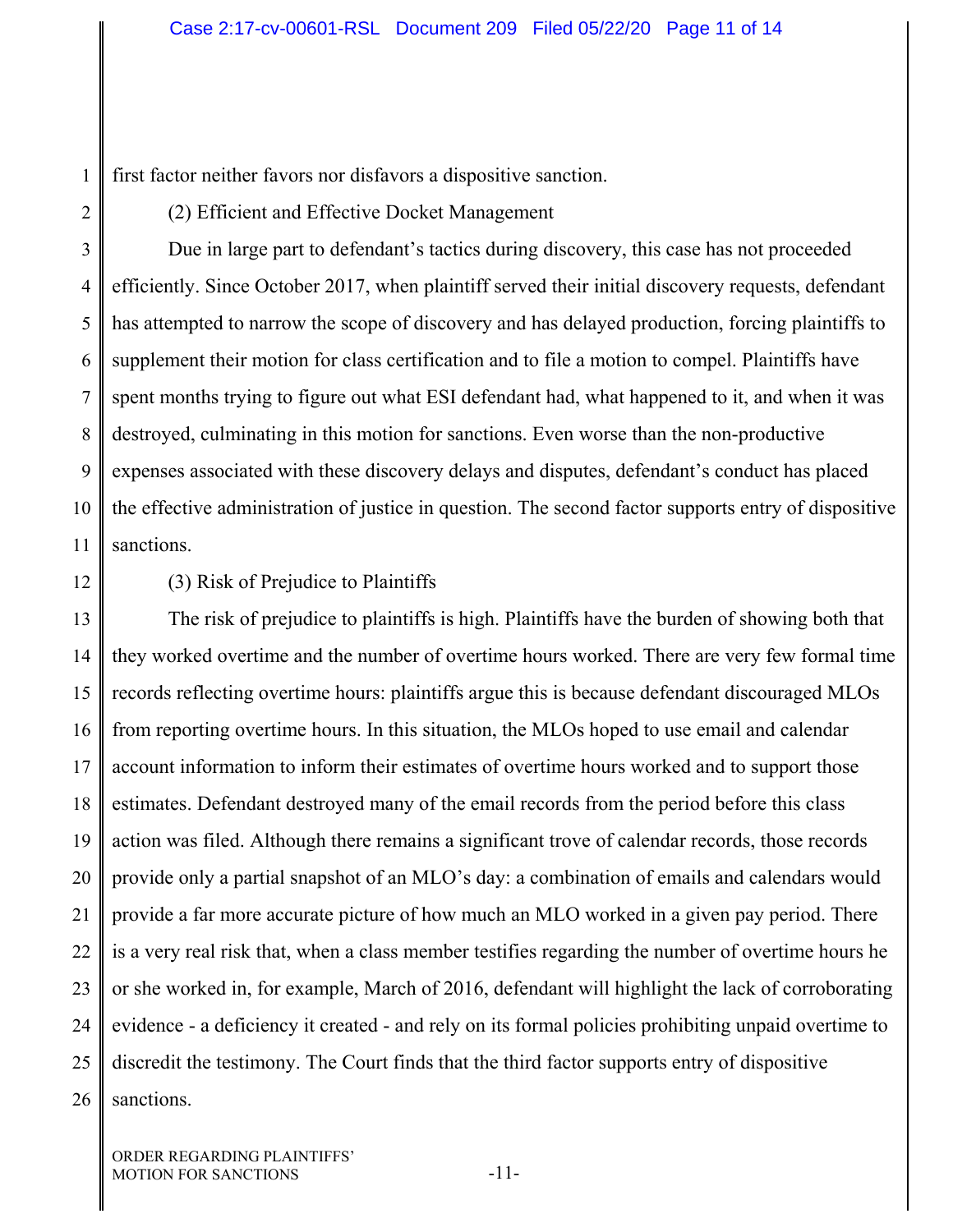### (4) Public Policy Favoring Decisions on the Merits

2 3 4 5 6 7 8 9 The primary issues in this case are whether defendant has a policy of discouraging MLOs from reporting overtime hours worked and the number of unpaid hours worked by class members. The public has an interest in a determination of those issues based on the facts, rather than by judicial fiat. While the public interest favoring decisions on the merits generally points away from dispositive sanctions, in this case it is likely that defendant's destruction of evidence that would have helped class members calculate their overtime hours and amounts due has reduced the chances that an accurate determination of the facts can ever be made. To the extent this risk cannot be ameliorated, this factor would support the imposition of dispositive sanctions.

10

1

(5) Availability of Less Drastic Sanctions

11 12 13 14 15 16 17 18 19 20 21 22 23 24 25 26 There are a number of less drastic sanctions available to the Court, including drawing adverse inferences when considering motions for summary judgment, instructing the jury to presume that the destroyed documents were unfavorable to defendant, and/or awarding monetary sanctions. The issue is whether such lesser sanctions or any combination thereof will allow plaintiffs to adequately prepare for trial and ameliorate the risk that defendant's conduct will interfere with the rightful decision of this case. *Adriana Int'l Corp. v. Thoeren*, 913 F.2d 1406 (9th Cir. 1990). The details of the document destruction that occurred in this case are important in fashioning a remedy. It is undisputed that defendant destroyed almost all ESI associated with class members who worked for AWB and did not transition to Banner Bank. For a number of class members, therefore, there are no contemporaneous records left. There remains, however, a substantial body of ESI that was created by MLOs in the months immediately preceding the filing of this action. It appears that Peterson preserved emails for sixty-four class members from May 2016 forward, plus additional records for employees who were involved in the earlier sex discrimination/retaliation case. As for the remaining class members, their historic email accounts were preserved from October 2016 forward. Thus, plaintiffs have a representative sample of seven to eleven months of pre-filing emails and calendars that can be used to establish both an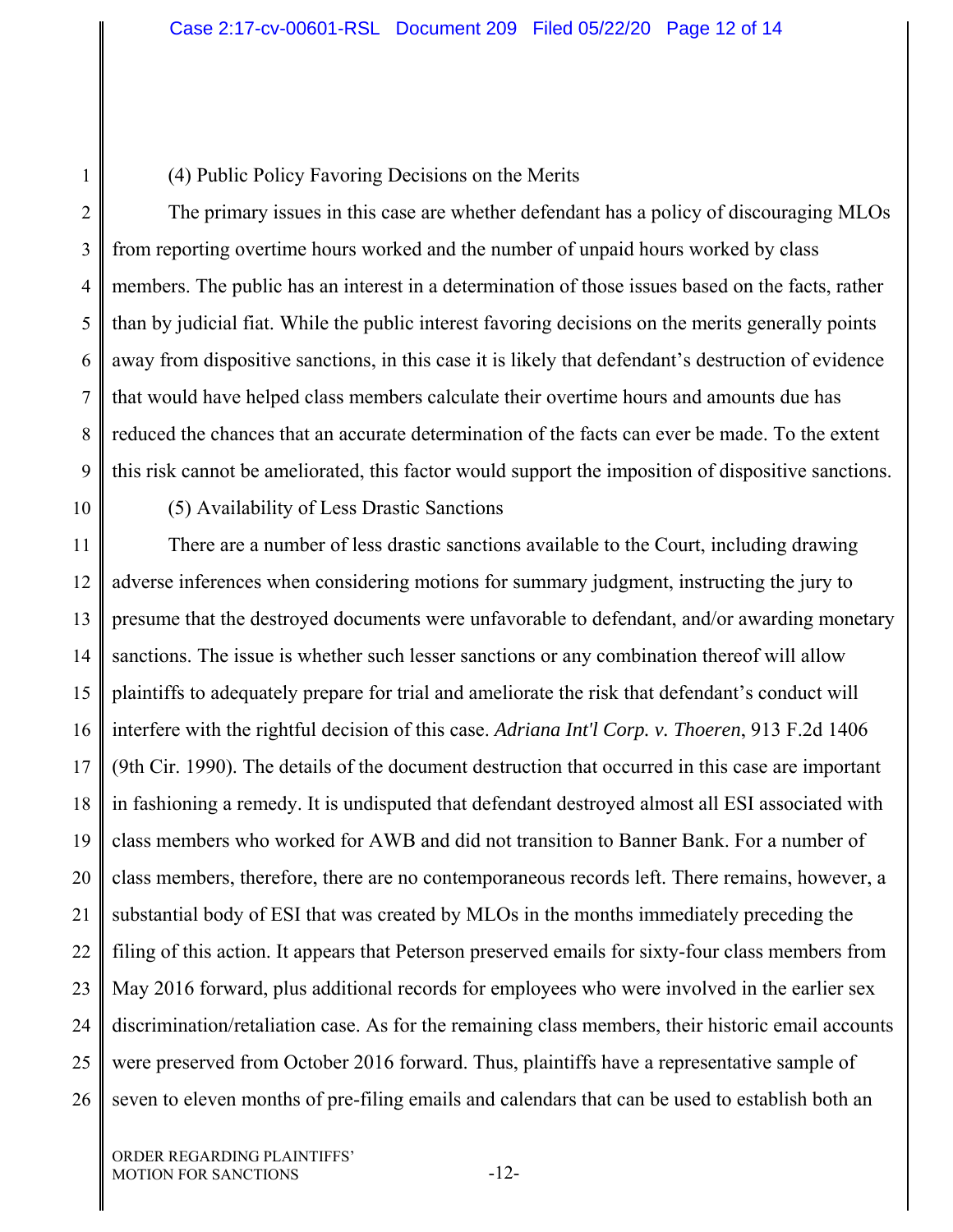1 2 3 4 5 6 unlawful policy and the amount of damages incurred during those months. That still leaves plaintiffs at risk that defendant will use the lack of corroborating evidence from the period before May or October 2016 to contradict or discredit a class member's estimate of unpaid overtime, but that risk can be ameliorated somewhat by preventing defendant from challenging those estimates. Thus, at this juncture, there appears to be a less drastic remedy than dismissal available to the Court. This factor does not favor the imposition of dispositive sanctions.

# 7

(6) Bad Faith

8 9 10 11 12 13 14 15 16 17 18 19 The record contains ample evidence that defendant had notice that the documents it intentionally and affirmatively destroyed were relevant to an anticipated or actual claim. *U.S. v. Kitsap Physicians Serv.*, 314 F.3d 995, 1001 (9th Cir. 2002). Banner in general, and Peterson in particular, knew there was a duty to preserve MLO email and calendar data when Peterson preserved the information on the May 2017 backup tape. The inexplicable choice to destroy other backup tapes - on three separate occasions - without preserving the information thereon has not been fully explained or persuasively justified. With the exception of a short email exchange regarding the March 2018 destruction order (an exchange which raises more questions than it answers), defendant has been unwilling to provide any details regarding when, how, why, and by whom these extraordinarily destructive decisions were made. Nevertheless, the Court declines at this juncture to make the prerequisite finding of willfulness and bad faith because it finds that dispositive sanctions are not appropriate under the *Anheuser–Busch* factors.

20

21 22 23 24 25 26 The availability of less drastic sanctions that have the ability to mitigate the damage caused by defendant's egregious destruction of evidence is a powerful factor that militates against imposing dispositive sanctions. As discussed above, it appears that plaintiffs have seven to eleven months of pre-filing emails and calendars from which to establish that, as a result of defendant's policies, MLOs worked unpaid overtime hours. Defendant will be precluded from contesting a class member's estimate of overtime hours worked as to any month in which